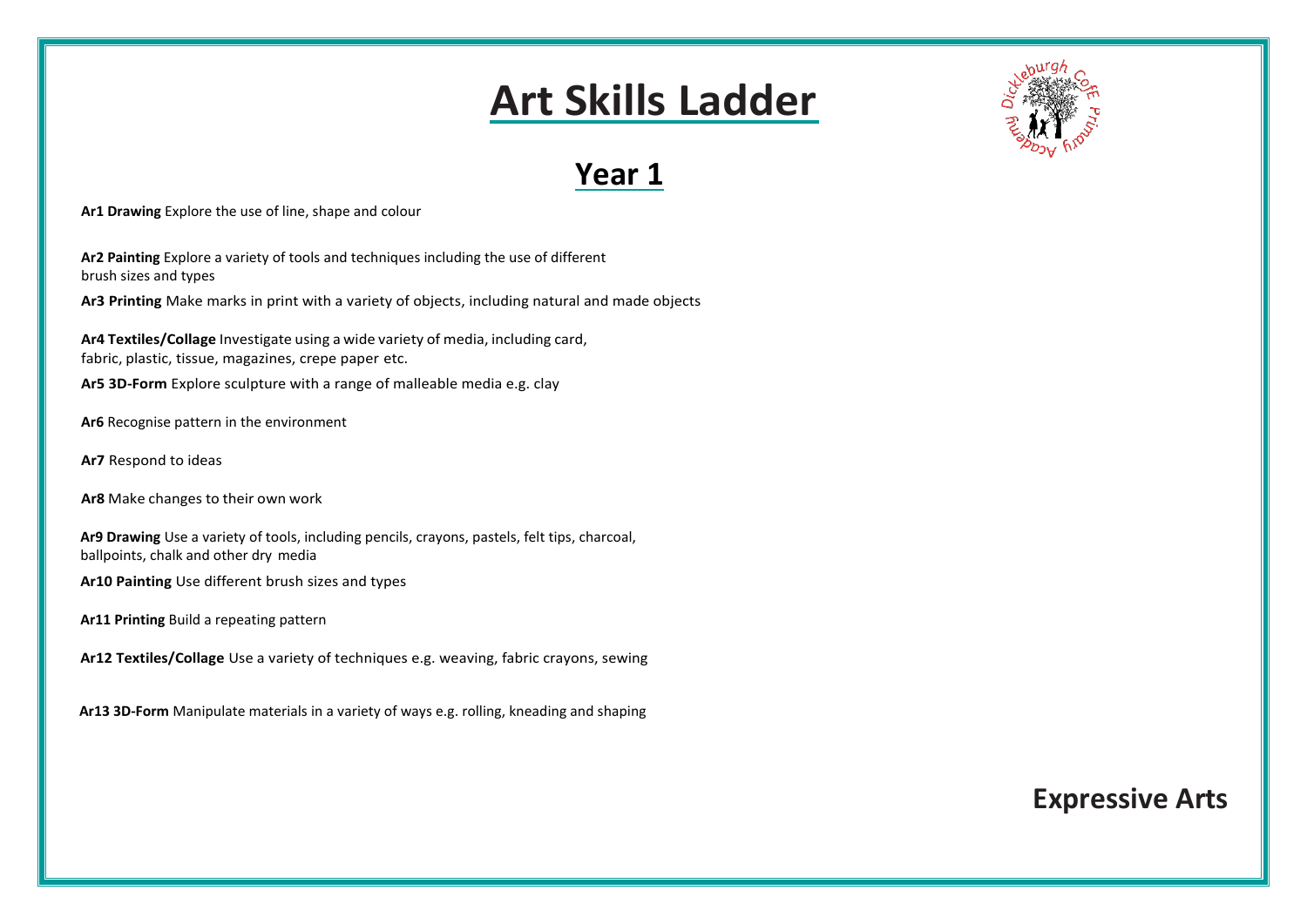### **Year 2**

**Ar14** Explore ideas

**Ar15 Drawing** Experiment with the visual elements of line, shape, pattern and colour

**Ar16 Drawing** Work out ideas for drawings in a sketchbook

**Ar17 Painting** Experiment with a variety of tools and techniques, including mixing a range of secondary colours, shades and tones

**Ar18** Printing Investigate and design patterns of increasing complexity and repetition

**Ar19 Textile/Collage** Explore texture using a variety of media

**Ar20 3D-Form** Experiment with, construct and join recycled, natural and man-made materials more confidently

**Ar21** Observe and comment on differences in their own and others' work

**Ar22 Drawing** Draw for a sustained period of time using real objects, including single and grouped objects

**Ar23** Observe the work of a range of artists, craft makers and designers, describing the differences and similarities between different practices and disciplines, and making links to their own work

**Ar24 Drawing** Layer different media e.g. crayons, pastels, felt tips, charcoal and ballpoint



**Ar25 Painting** Work on a range of scales e.g. large brush on large paper etc.

**Ar26 Printing** Use a variety of techniques e.g. fabric printing, rubbings Design patterns of increasing complexity and repetition.

**Ar27 Printing** Print using a variety of materials, objects and techniques.

**Ar28 Textile/Collage** Use a variety of techniques e.g. tie-dyeing, wax or oil resist, mosaic

**Ar29 3D-Form** Manipulate clay for a variety of purposes e.g. thumb pots, simple coil pots and models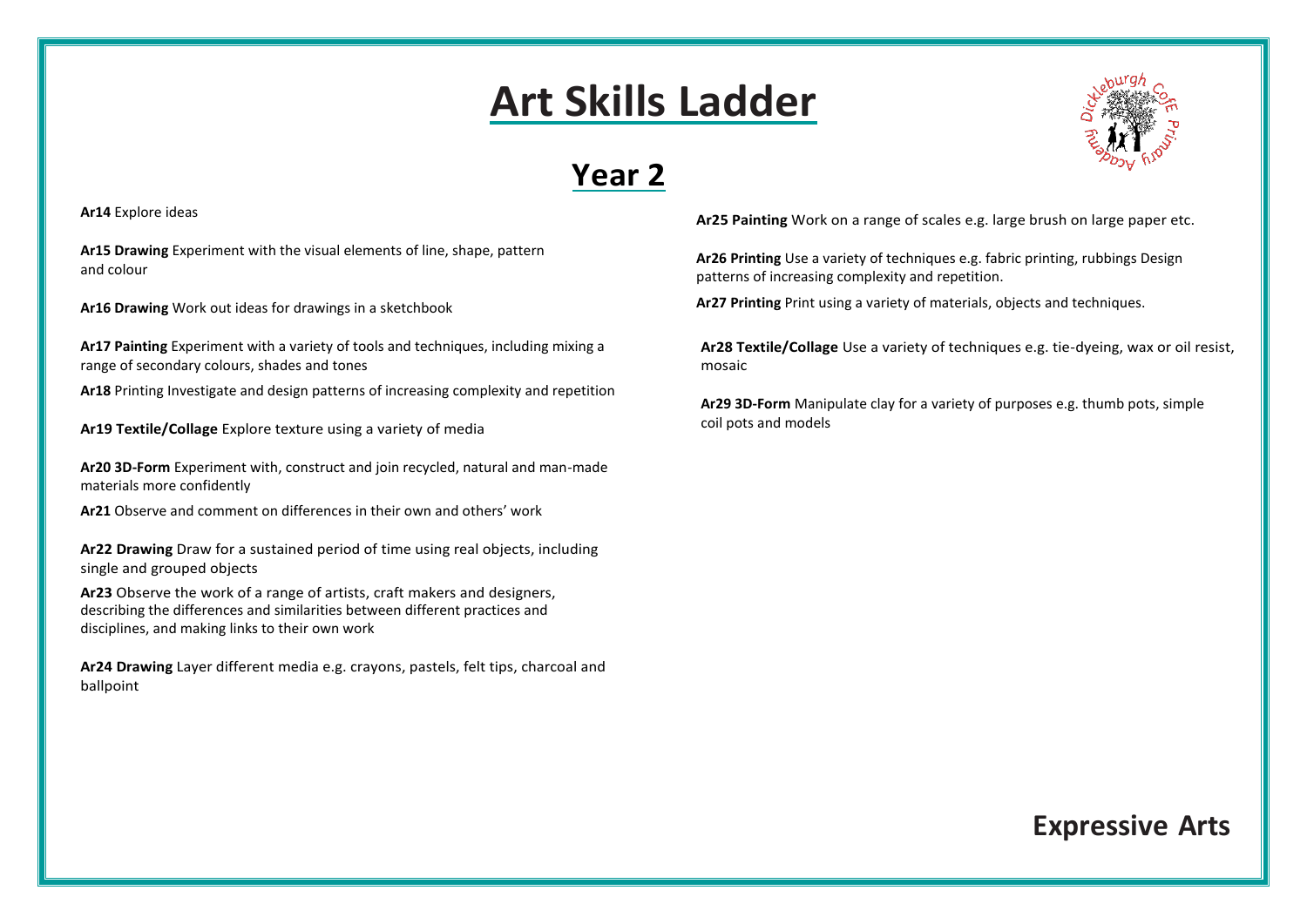### **Year 3**



**Ar30 Drawing** Experiment with different grades of pencil and other implements

**Ar31 Painting** Experiment with different effects and textures e.g. blocking in colour, colour washes, thickened paint etc.

**Ar32 Printing** Explore pattern and shape, creating designs for printing

**Ar33 Textiles/Collage** Experiment with a range of media e.g. overlapping, layering etc.

**Ar34 Modelling and Sculpting** Research, plan, design and make models

**Ar35** Find out about artists, architects and designers

**Ar36 Drawing** Use their sketchbook to observe, collect and record visual information from different sources

**Ar37 Printing** Observe and discuss the processes used to produce a simple print

**Ar38 Drawing** Use different media to achieve variations in line, texture, tone, colour, shape and pattern

**Ar39 Drawing** Draw independently for a sustained period of time

**Ar40** Plan, refine and alter their work as necessary

**Ar41 Painting** Work confidently on a range of scales e.g. thin brush on small picture etc.

**Ar42 Painting** Mix a variety of colours and know which primary colours make secondary colours

**Ar43 Printing** Print using a variety of materials, objects and techniques including layering.

**Ar44 Textiles/Collage** Use a variety oftechniques e.g. quilting, weaving, embroidery, appliqué and develop skills in stitching, cutting and joining

**Ar45 Modelling and Sculpting** Work with a degree of independence

**Ar46 Modelling and Sculpting** Construct a simple clay base for extending and modelling other shapes

**Ar47 Modelling and Sculpting** Make a simple papier mache object

**Ar48** Design and create images and artefacts in response to their personal ideas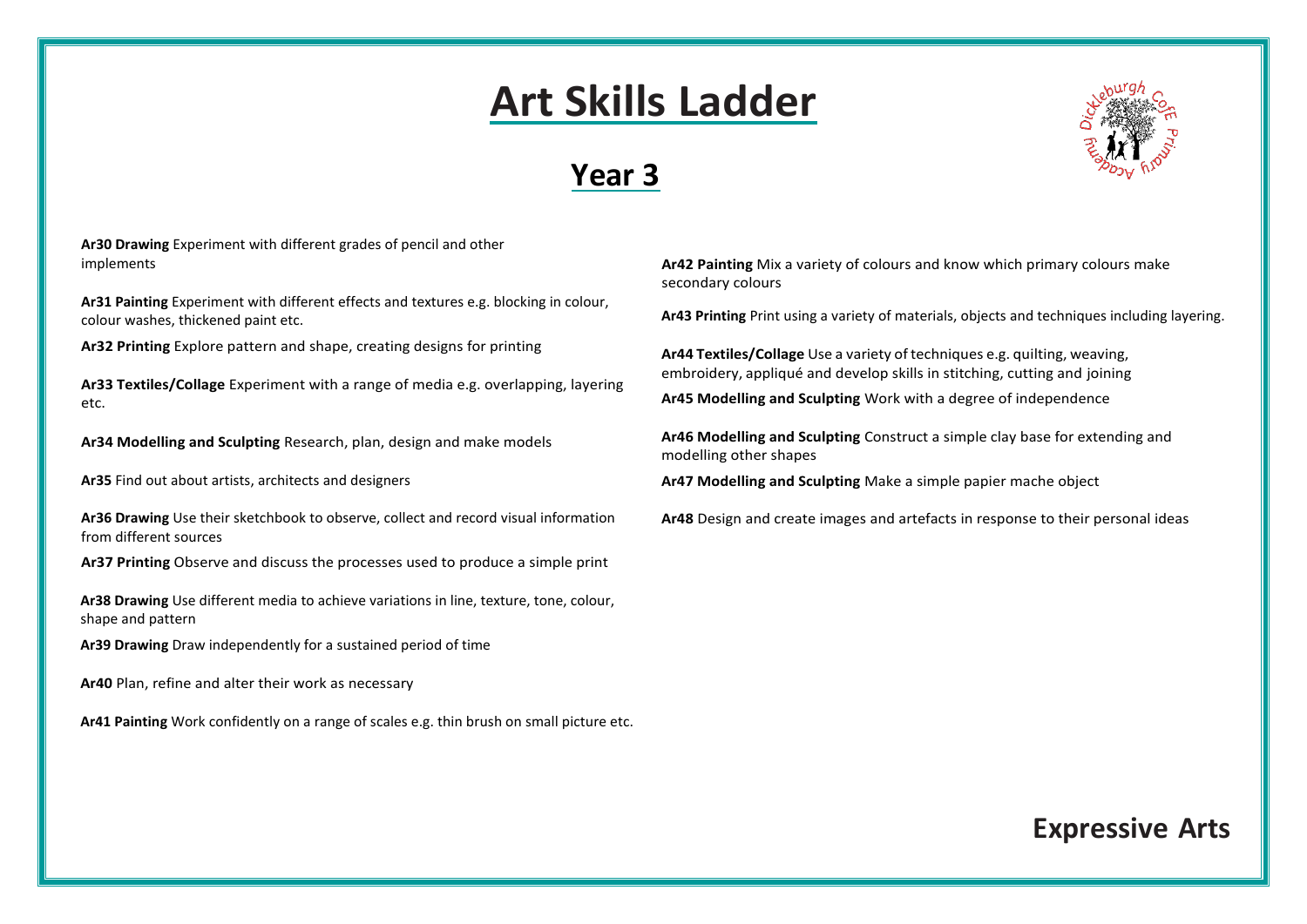#### **Year 4**



**Ar49 Drawing** Explore relationships between line and tone, pattern and shape, line and texture and make informed choices in drawing, including use of paper and media

**Ar50 Painting** Show increasing independence and creativity with the painting process, demonstrating a willingness to experiment and take risks

**Ar51 Printing** Research, create and refine a print using a variety of techniques

**Ar52 Printing** Explore resist printing including marbling and silkscreen

**Ar53 Textiles/Collage** Experiment with paste resist

**Ar54** Find out about artists, architects and designers

**Ar55 Drawing** Use research to inspire drawings from memory and imagination

**Ar56 Drawing** Alter and refine drawings and describe changes, based on close observation, using appropriate vocabulary

**Ar57 Textiles/Collage** Match the correct tool to the material

**Ar58 Modelling and Sculpting** Through observation, talk about their own and others' work, understanding that it has been sculpted, modelled or constructed **Ar59 Drawing** Make informed choices in drawing including use of paper and media

**Ar60 Drawing** Collect images and information independently in a sketchbook

**Ar61 Painting** Make and match colours with increasing accuracy

**Ar62 Painting** Use more specific colour language e.g. tint, tone, shade, hue.

**Ar63 Painting** Plan and create different effects and textures with paint

**Ar64 Printing** Select broadly the kinds of material to print with in order to achieve the desired effect

**Ar65 Textiles/Collage** Choose collage or textiles as a means of extending work already achieved.

**Ar66 Modelling and Sculpting** Show an understanding of shape, space and form

**Ar67 Modelling and Sculpting** Plan, design, make and adapt models using a variety of materials

**Ar68 Modelling and Sculpting** Talk about their work, understanding that it has been sculpted, modelled or constructed

**Ar69** Design and create images and artefacts for clearly defined purposes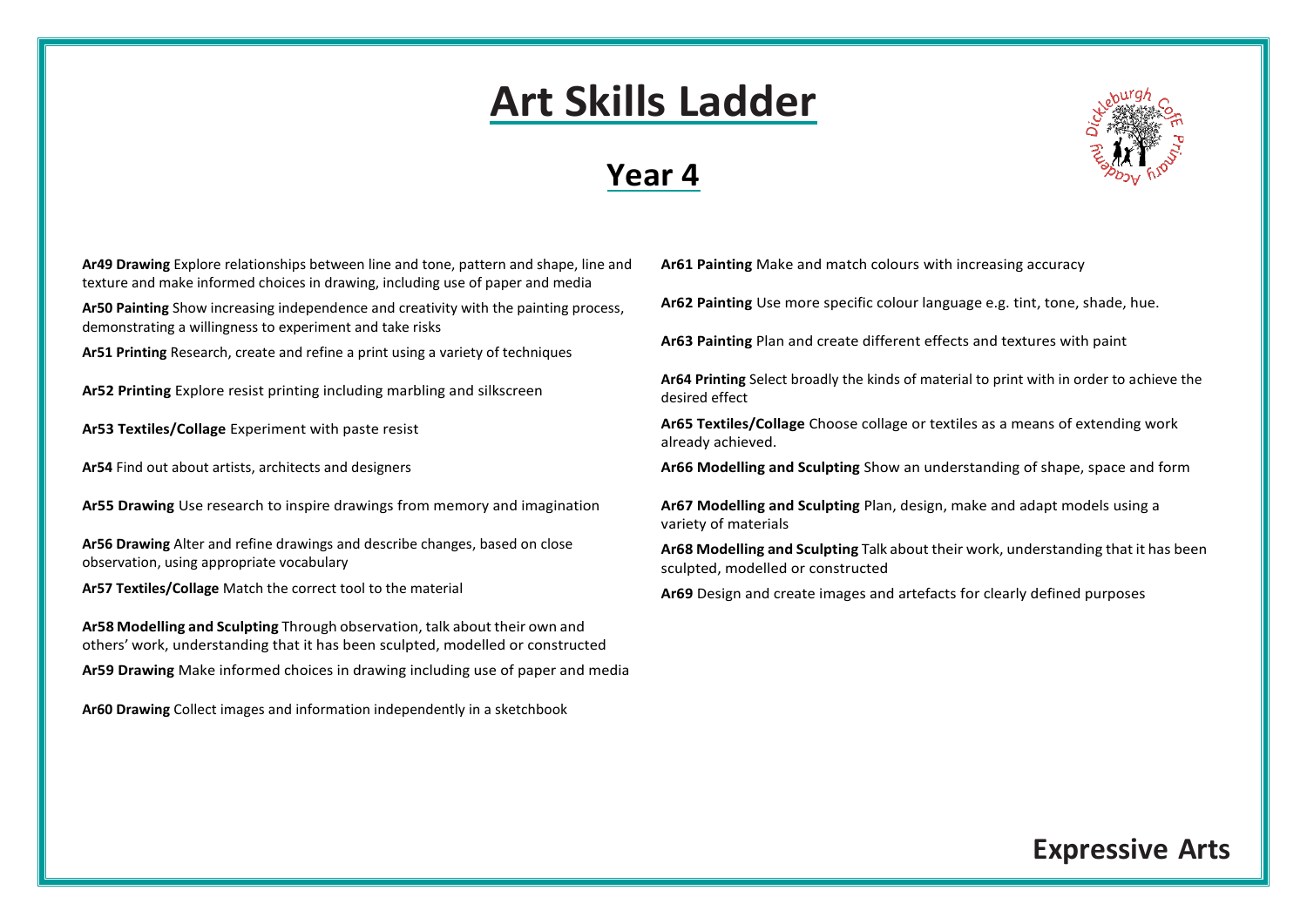### **Year 5**



Ar70 Drawing Research and use a variety of source material for their work

**Ar71 Drawing** Explore the potential properties of the visual elements of line, tone, pattern, texture, colour and shape

**Ar72 Painting** Work on preliminary studies to test media and materials Investigate, explore and record information to generate imaginative ideas

**Ar73 Drawing** Work in a sustained and independent way from observation, experience and imagination

**Ar74 Printing** Become familiar with new techniques e.g. the use of poly-blocks, relief, mono and resist printing

**Ar75** Compare and comment on ideas, methods and approaches used in their own and others' work, beginning to relate these to intention, in order to adapt and improve outcomes

**Ar76 Drawing** Use a sketchbook to develop ideas

**Ar77 Painting** Demonstrate a secure knowledge about primary and secondary, warm and cold, complementary and contrasting colours

**Ar78 Painting** Create imaginative work from a variety of sources

**Ar79 Printing** Choose the printing method appropriate to task

**Ar80 Printing** Build up layers and colours/textures

#### **Ar81 Printing** Organise their work in terms of pattern, repetition, symmetry or random printing styles

**Ar82 Textiles/Collage** Join fabrics in different ways, including stitching **Ar83 Textiles/Collage** Use a range of media to create collage

**Ar84 3-D Form** Use recycled, natural and man-made materials to create sculpture

**Ar85 3-D Form** Plan a sculpture through drawing and other preparatory work

**Ar86** Design and create images and artefacts in response to personal ideas and for clearly defined purposes by selecting and developing techniques and using a range of materials